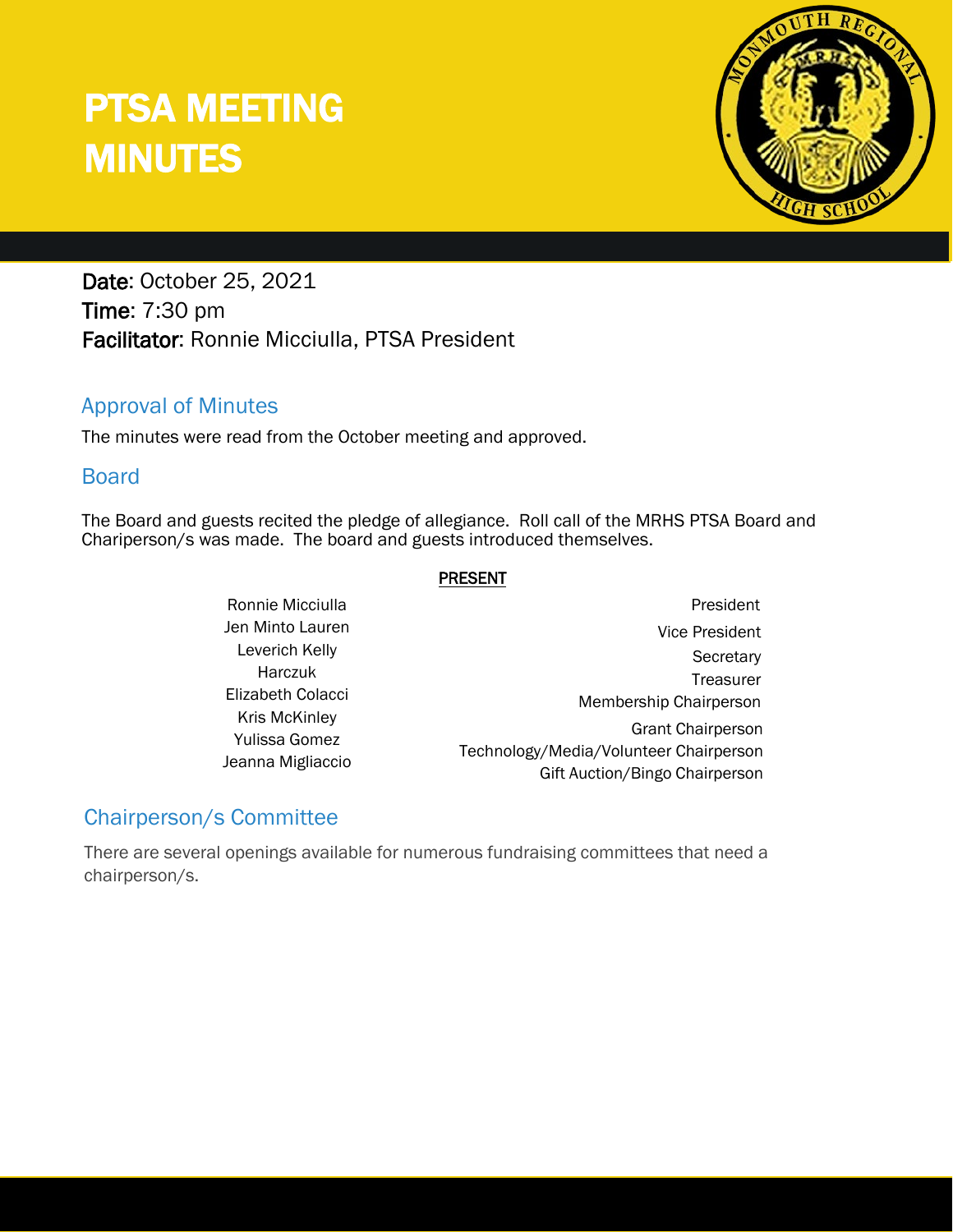## Treasure's Report

#### Income (monies raised)

\$570 from Membership Fees \$200 from T-Shirt Sales \$190 from Donations \$66 from Escapology Fundraiser

#### Expenses (monies spent)

\$38 for Monthly Fees \$480 for cost of G&M T-Shirts

# Principal's Report

Principal Evans discussed homecoming, which is tentatively scheduled for October 9, 2021, outdoors, weather permitting. Also mentioned was that the one 50-minute lunch period for all has been modified into four 25-minute lunch periods. This new change will reduce student capacity to serving 215 students per period.

## New Business

- We continued selling MRHS Masks and Gaiters @ \$10 each or 2 for \$15
- We sold MRHS Falcon T-Shirts @ \$15 each
- On Oct 17 we hosted an Escape Room Fundraiser at Escapology in Holmdel
- The Yellow Daisy Photography mini portrait sessions will continue through the end of November. For \$85 you will get a 30 minute private photo shoot at an outdoor location such as Allaire State Park. The purchaser will receive 10 digital images. You can also order prints through Costco. Go to (www.yellowdaisyphotography.com) for more information.

# Committee Reports

- Membership: As of Monday, September 27, 2021, we have 38 members enrolled.
- Volunteers: Ronnie Micciulla advises we need as many volunteers (both students and adults) to spearhead and assist various fundraising committees, as well as help during events.